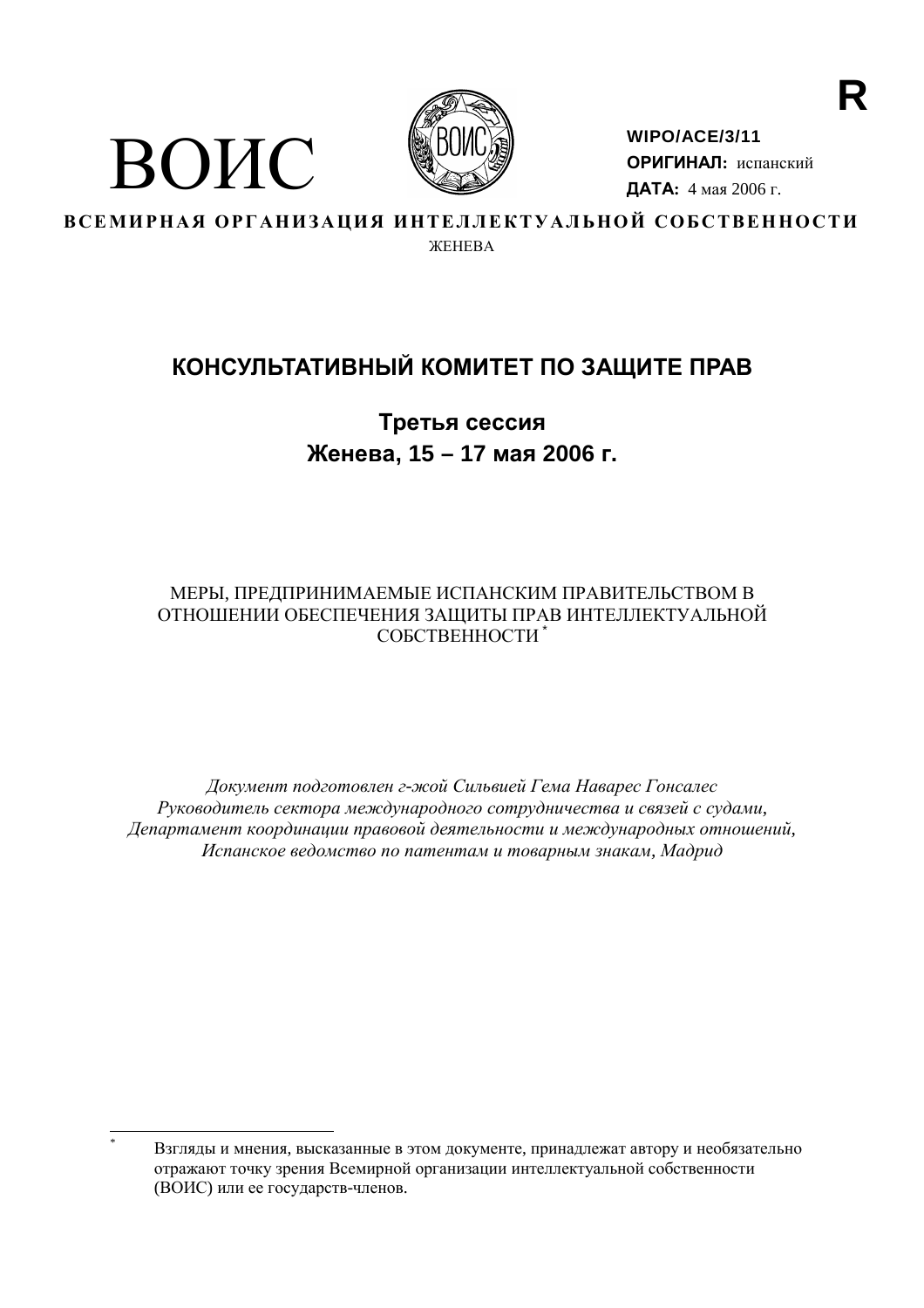### $W$ IPO/ACE/3/11  $crp. 2$

## МЕРЫ. ПРЕЛПРИНИМАЕМЫЕ ИСПАНСКИМ ПРАВИТЕЛЬСТВОМ В ОТНОШЕНИИ ОБЕСПЕЧЕНИЯ ЗАЩИТЫ ПРАВ ИНТЕЛЛЕКТУАЛЬНОЙ СОБСТВЕННОСТИ

### ВОЗНИКНОВЕНИЕ И ЗНАЧИМОСТЬ ПРОБЛЕМЫ В ИСПАНИИ

Борьба с пиратством становится все более важной задачей в странах Европы. Термин «пиратство» охватывает ряд незаконных актов, общим связующим элементом которых является захват нематериальной собственности (интеллектуальной и промышленной собственности) при помощи таких средств, которые не позволяют ответить быстро и адекватно, по крайней мере, во время совершения преступления.

Значение предоставления соответствующей охраны в отношении этих двух видов собственности основано, главным образом, на трех факторах: во-первых, мы имеем дело с реальной формой собственности, которая как таковая заслуживает такой же охраны, что и обычная собственность, будь она движимой или недвижимой; вовторых, недостаточная охрана этого вида собственности оказывает влияние на творения, инновации и торговлю (которые представляют собой экономическую реальность, защищаемую этим видом собственность); в-третьих, поскольку пиратство является средством получения значительной прибыли, оно превратилось в предпочтительный путь получения легких барышей при незначительных расходах, и даже стало одним из средств, используемых для финансирования незаконной деятельности международных уголовных организаций.

Некоторые виды незаконной деятельности, общеизвестные как пиратство, охватывают большое число сфер в Испании, экономическое значение которых варьируется в зависимости от того или иного сектора. Так, число случаев вмешательства полиции в Испании за 2004 г. возросло на 89 % по сравнению с 2003 г., и эта тенленция отмечалась в 2005 г.

В соответствии с официальной информацией СМИ, и согласно данным, предоставленным таможенными органами Европейского сообщества, число случаев конфискации контрафактной продукции возросло в стране на 100 % (только за 2004 г. таможенные органы конфисковали свыше 103 млн. наименований контрафактной продукции).

### СПЕЦИАЛИЗАЦИЯ ИНСТИТУЦИОНАЛЬНОЙ СТРУКТУРЫ И ПОСЛЕДНИЕ ИННОВАЦИИ В ПРОЦЕССЕ НОРМОТВОРЧЕСТВА

В результате того, что сфера нашей деятельности, направленной на борьбу с общеизвестным пиратством, стала заслуживать большего внимания, о чем свидетельствует данные, приведенные выше, возникла необходимость в разработке в Испании устойчивой структуры по координации различных (нормотворческих и институциональных) государственных политических инициатив, направленных на недопущение подобной противоправной деятельности.

С 1997 г. функционируют рабочие группы по вопросам борьбы с пиратством в сфере интеллектуальной и промышленной собственности, и этим группам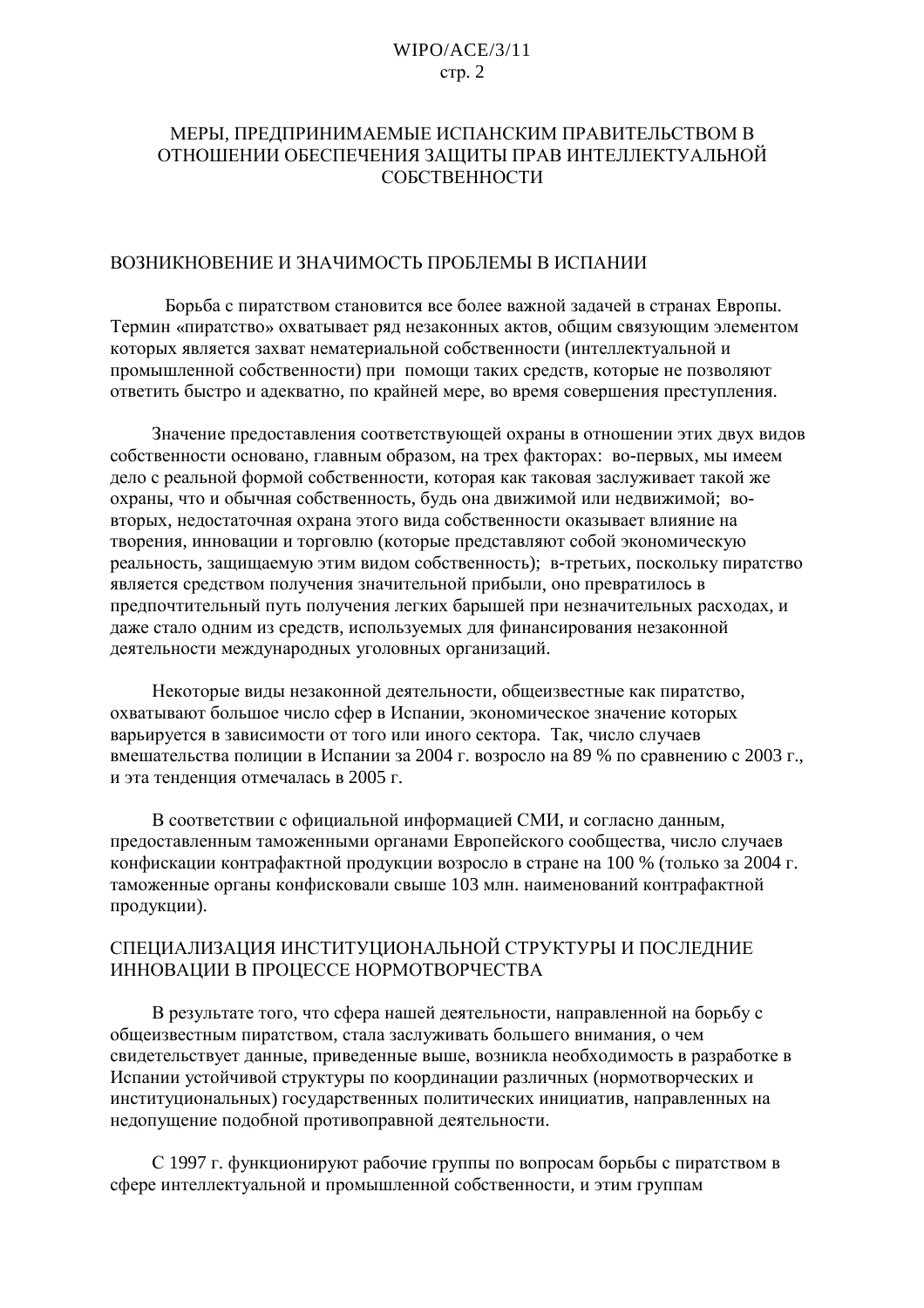предоставлен юридический статус за счет учреждения в 2000 г. Межведомственной комиссии по борьбе с правонарушениями в сфере прав интеллектуальной и промышленной собственности.

Деятельность Комиссии и обеих рабочих групп за период 2000 - 2005 гг. стала исключительно продуктивной в том, что она способствовала проведению законодательных реформ, суть которых объясняется ниже, а также предоставлению корпоративной информации, отражающей реальную ситуацию с пиратством в Испании

Учитывая растущее значение проблемы и даже еще более специальный характер предпринимаемых действий, в октябре 2005 г. Испанское правительство приняло решение заменить предшествующую институциональную систему двумя Межотраслевыми комиссиями, отвечающими за вопросы интеллектуальной и промышленной собственности соответственно. Это решение является прогрессивным в борьбе с пиратством, поскольку теперь приоритетным направлением является определение и реализация государственной политики в каждой сфере самым специализированным образом, то есть, с одной стороны решаются вопросы интеллектуальной собственности и авторского права, а с другой стороны - вопросы промышленной собственности, без ущерба для координированных действий там, где они являются наиболее эффективными.

Последняя реформа Уголовного кодекса, вступившая в силу 1 октября 2004 г., была особенно важна в том смысле, что подобные правонарушения стали квалифицироваться как публичные правонарушения (т.е. они могут расследоваться ех оfficio в отсутствие истца). Эта система значительно отличается от системы, существовавшей до 1 октября, которая чрезвычайно затрудняла работу органов государственной безопасности, поскольку требовалось, чтобы истец был в состоянии и возбудить уголовное судопроизводство по отношению к нарушителям.

Уголовная реформа предусматривает существенные изменения, такие как гармонизация наказаний за преступления в сфере промышленной и интеллектуальной собственности, и введение специальных отягчающих обстоятельств, таких как использование несовершеннолетних в уголовных действиях или участие в сетях преступных группировок. Кроме того, поправки к Уголовному кодексу вводят в Закон об уголовном преследовании возможность уничтожения товаров, конфискованных в конкретных обстоятельствах, при условии, что выполняются определенные гарантии, которые будут учитываться в судебных делах, связанных с объектами промышленной и интеллектуальной собственности.

Теперь также существует возможность расследовать случаи нарушения прав промышленной и интеллектуальной собственности в ходе общеизвестных "экспресс судебных процессов" с целью ускорения конкретного вида судопроизводства, что дает возможность избежать чрезмерных задержек в обосновании уголовного судопроизводства, особенно если эти процессы относятся к правонарушениям, которые имеют значительные социальные последствия.

Среди достижений ранее действующей Внутриведомственной комиссии следует отметить также подготовку (впервые в истории Испании) всесторонних статистических исследований относительно вмешательства соответствующих политических структур, поскольку эти исследования дают обзор сферы распространения этого явления в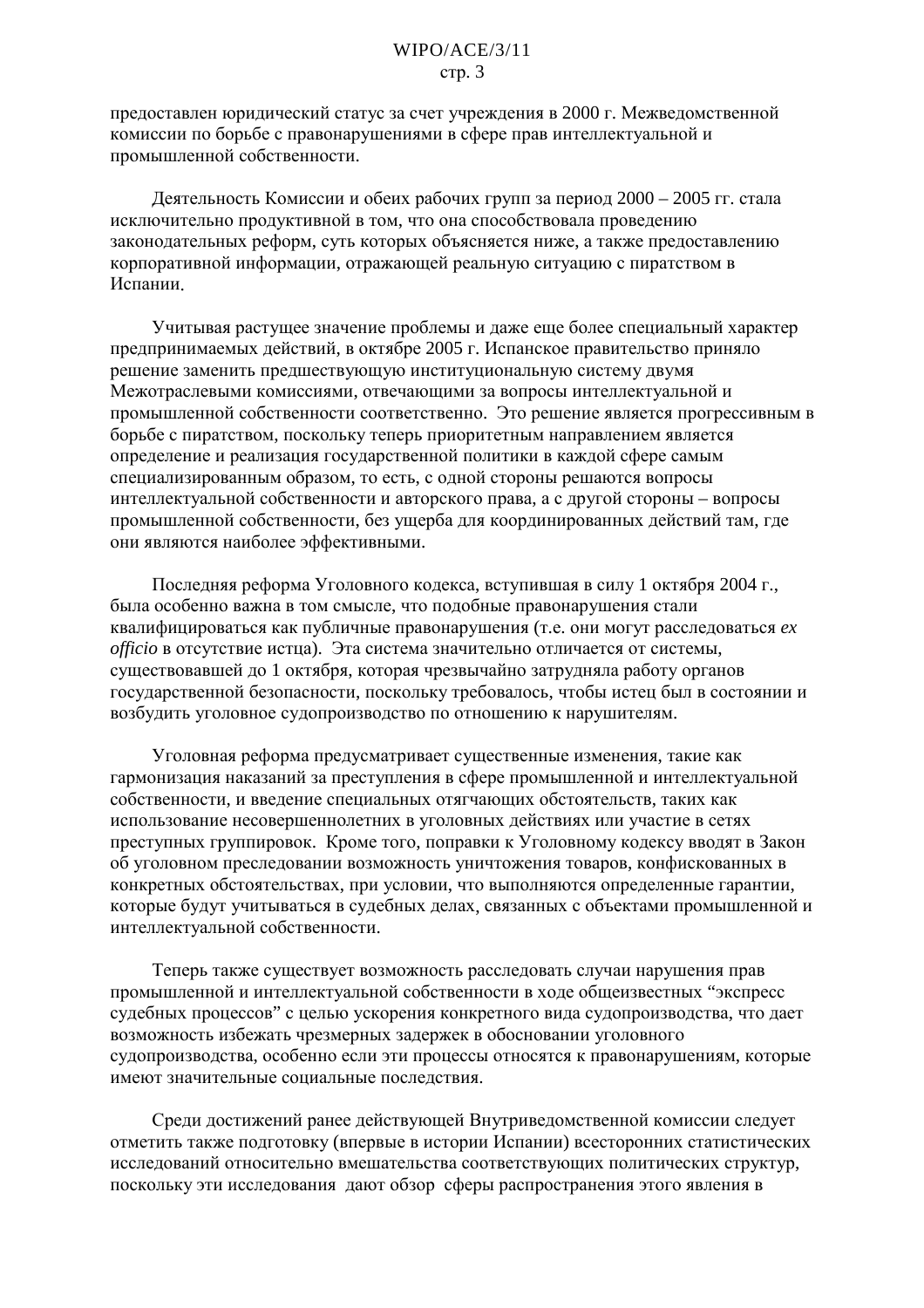Испании и доводятся до сведения СМИ каждый год с тем, чтобы служить подходящим каналом в повышении уровня информированности обшественности и различных секторов, на которые направлены кампании, проводимые в стране в отношении пиратства и незаконного использования знаков.

Наконец, следует также отметить недавнее создание специализированных гражданских судов, так называемых Коммерческих судов, что является значительным достижением в процессе специализации судебных органов, занимающихся расслелованием случаев нарушения прав, о которых идет речь в этом локументе.

Что касается документов Сообщества по охране прав промышленной и интеллектуальной собственности, Испания является одной из первых стран, которые претворили в жизнь положения Директивы 2004/48/ЕС, касающейся обеспечения защиты прав ИС, путем принятия закона, расширяющего арсенал средств охраны прав промышленной и интеллектуальной собственности, и процессуальных норм, способствующих применению различных стандартов Сообщества; окончательное принятие закона состоится в мае 2006 г. И наконец, необходимо отметить, что в настоящее время в Европейском союзе обсуждается предложение по Директиве Европейского парламента и совета, относящейся к уголовным мерам, направленным на обеспечение защиты прав ИС, а также решение в рамках Совета, направленное на совершенствование уголовной системы искоренения нарушений ИС.

## БОРЬБА С ПИРАТСТВОМ В СФЕРЕ ИНТЕЛЛЕКТУАЛЬНОЙ СОБСТВЕННОСТИ

В период с 2000 г. до настоящего времени явлением пиратства совершило впечатляющий прыжок, который обусловлен распространением и совершенствованием новых технологий, позволяющих осуществлять совершенное воспроизведение оригинальных продуктов. Несмотря на огромные усилия, направленные на искоренение этой проблемы, экспоненциальный рост этой деятельности вынуждает предпринимать новые инициативы. Поэтому 8 апреля 2005 г. Испанское правительство утвердило так называемый Всесторонний план в целях недопущения деятельности в сфере нарушения прав ИС, который также известен как Антипиратский план, и который в настоящее время находится на стадии выполнения. <sup>1</sup>

В соответствии с этим Планом пиратство рассматривает как явление, представляющее общий интерес, не только по причине его негативного влияния на творческий процесс, но также учитывая его вредное влияние на другие социальные, политические, экономические и этические сферы.

Впервые Испанское правительство приняло глобальную стратегию решения на самом высоком уровне проблемы, которая постоянно наращивает свои масштабы. Этот подход является одним из средств успешного выполнения Плана с его глобальным и всеобъемлющим характером. И это так на самом деле по различным причинам.

Всесторонний План правительства по сокращению объема и упразднению деятельности, нарушающей права интеллектуальной собственности, опубликованный в Испанском Официальном бюллетене 26 апреля 2005 г.;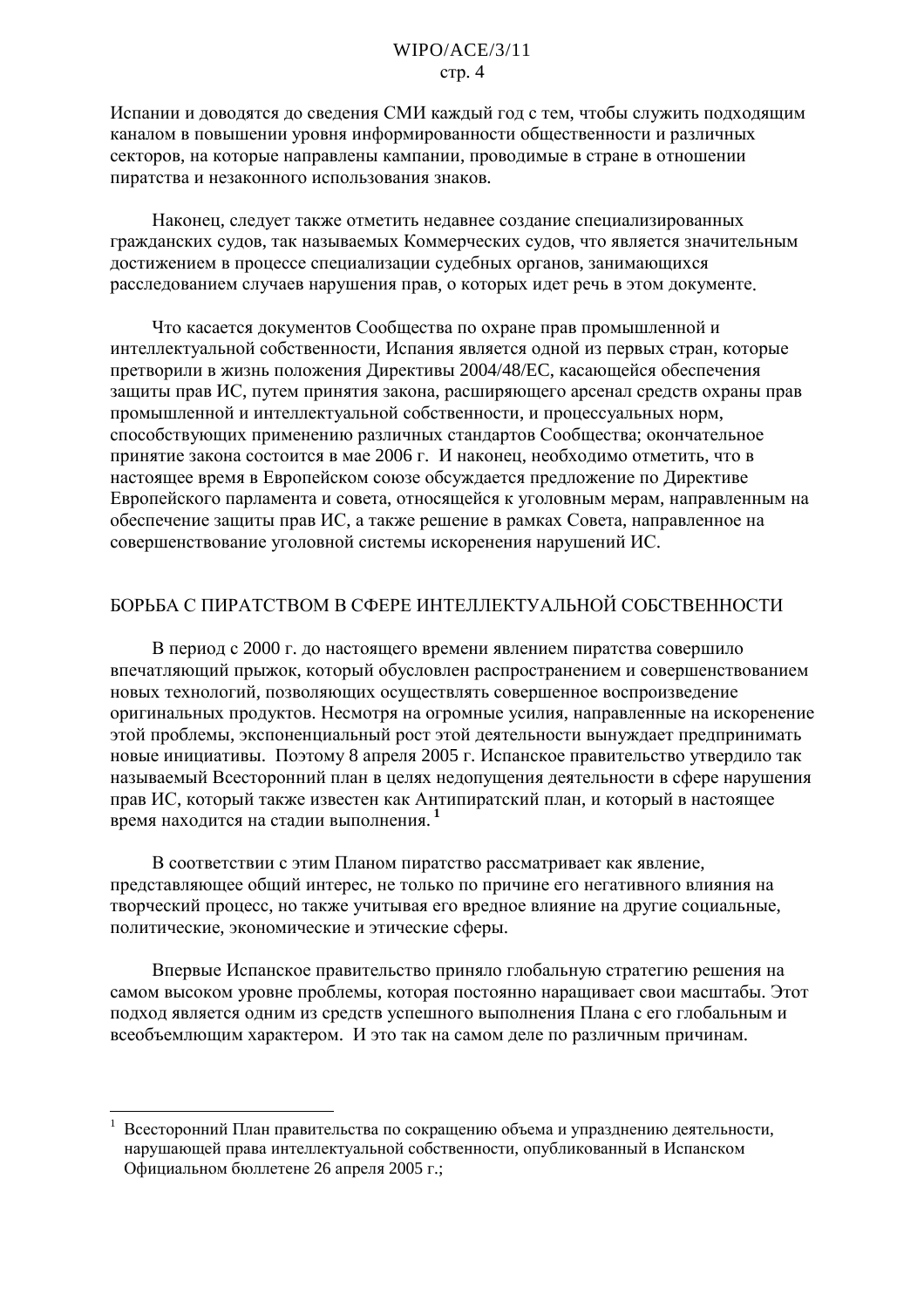Согласно Плану в этой деятельности принимают участие все государственные и частные служащие, и поэтому реакция органов государственной власти объединяется с усилиями, исходящими от отдельных граждан. Сама по себе эта деятельность подразумевает достижение большего прогресса и координации действий всех заинтересованных сторон, направленных на решение проблемы с участием всех тех, кого она затрагивает: правообладателей, индустрии культуры, индустрии информационных и коммуникационных технологий, различные органы государственной власти, различные правительственные учреждения и пользователей.

С другой стороны, цель предложенного Плана заключается в решении проблемы пиратства во всех его различных формах, от незаконной продажи жестких копий посредством того, что известно в Испании как "top manta" и "top mochila" (две версии передвижной продажи незаконных товаров), до интерактивного пиратства, которому присущи черты каждой из приведенных выше версий.

Другим залогом успешной реализации Плана является повышение уровня социальной информированности. План не ограничивается разработкой чисто репрессивных стратегий, которые, хотя и являются необходимыми, все же недостаточны, если не подкреплены убеждениями со стороны граждан. По этой причине предпринимаются меры, направленные на решение проблемы в конструктивном и формативном духе, на основе возросшей информированности, особенно среди молодых людей. Это дает основание для проведения информационных кампаний, направленных на пользователей и потребителей, с целью положить конец терпимости по отношению к мошенничеству.

Что касается конкретного содержания Плана, он включает пять основных направлений деятельности: сотрудничество и координация, предупредительные меры, повышение уровня информированности, нормотворчество и обучение. Эти меры касаются различных подсекторов в рамках интеллектуальной собственности, таких как музыкальный сектор, сектор аудиовизуальных исполнений, книжный сектор и сектор программного обеспечения. Все эти секторы испытывают влияние отмечаемой проблемы, и каждый из них имеет свои характерные особенности.

В части сотрудничества и координации, предусматриваемых в Плане, следует отметить учреждение Межведомственной комиссии в качестве средства объединения государственного и частного секторов в целях совместного обсуждения проблем, нахождения адекватных решений и заключения соответствующих соглашений. В состав этой Комиссии, в рамках которой уже проведены два заседания<sup>2</sup>, входят представители всех органов государственной власти, ответственных за принятие адекватных решений, в том числе в отношении реализации положений Плана, а также представители частного сектора; подобный симбиоз должен стать катализатором претворения в жизнь антипиратской стратегии в отношении интеллектуальной собственности.

В числе наиболее важных инициатив, предложенных Комиссией, следует отметить следующее:

Первое пленарное заседание Межотраслевой комиссии состоялось 23 ноября 2005 г., а первая встреча членов Постоянного комитета Межотраслевой комиссии - 5 апреля 2006 г.;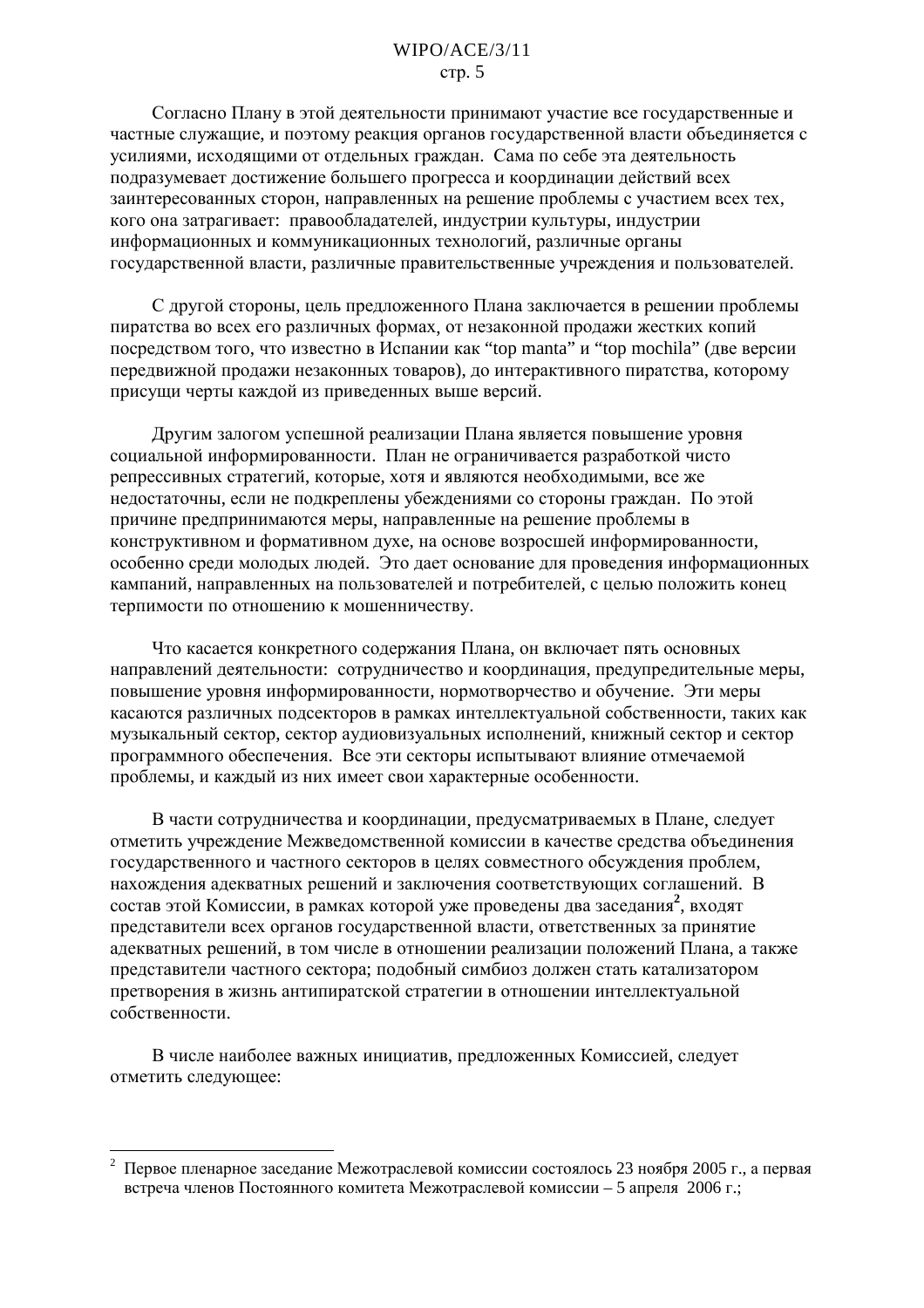- Учреждение рабочей группы в составе руководителей полицейских служб. специализирующихся в борьбе с преступлениями в сфере ИС. Эта группа должна координировать деятельность по борьбе с пиратством и налоговым мошенничеством:
- Активизация деятельности по подготовке руководителей судейского корпуса;
- Подготовка типового положения, предназначенного для ратуш, с целью предотвращения деятельности в нарушение интеллектуальной собственности, на основе опыта муниципальных властей Мадрида и Барселоны;
- Осуществление деятельности в гостиничных учреждениях, направленной на борьбу с передвижной продажей пиратской продукции, и
- Проведение кампаний в учебных центрах по улучшению информированности студентов и школьников.

Данный План также включает предупредительные меры, направленные на выявление истинного размаха проблемы и причин, которые заставляют граждан приветствовать торговлю и потребление незаконными продуктами, даже если они сами их не потребляют. В заключительном анализе эти меры направлены на определение сферы, в которой осуществляется деятельность в нарушение прав ИС, выявление размаха этой деятельности по секторам, отличительных черт нарушителя и уголовных организаций, а также потребителей этой продукции и причин, приведших к такому потреблению. В этой связи в настоящее время на национальном уровне проводится обзор, касающийся склонности к потреблению продукции и услуг в культурной сфере, который будет завершен в 2007 г. и предоставит важную информацию о размахе пиратства в стране<sup>3</sup>. Выволы, солержащиеся в этом обзоре, имеют существенное значение для Плана, особенно в той его части, которая касается мер по повышению уровня информированности, поскольку это помогает реально оценить социальный состав потребителей незаконной продукции.

В дополнение к указанному обзору Министерство культуры работает над определением экономического значения культуры и интеллектуальной собственности. Этот совершенно новаторский процесс основывается на первоначальном выявлении используемой методологии, которая не существовала до сих пор. С учетом этого первого этапа данный процесс будет также завершением года перед получением первых экономических данных, относящихся к ВВП.

Бюджет, выделяемый Министерством культуры на эту деятельность в 2006 г., составляет 520 000 евро и оценивается в 2007 г. на уровне 350 000 евро.

В-третьих, План охватывает меры по улучшению информированности населения. Этот вопрос вызывает особую обеспокоенность. Необходимо убедить не только молодых людей, но также широкий социальный спектр в необходимости признавать права ИС, объясняя им тот вклад, который ИС вносит в творческие процессы, делая их культурным и социальным достоянием общества.

В этом духе в ноябре 2005 г. Министерство культуры инициировало кампанию по повышению уровня информированности под лозунгом "Защитим вашу культуру от пиратства", цель которой заключалась в активизации творческого процесса, за счет демонстрации того, что именно он является основной движущей силой в развитии современного общества. Эта кампания, которая все еще проводится, направлена

<sup>&</sup>lt;sup>3</sup> "Обзор культурных обычаев и практики за  $2006 - 2007$  гг.";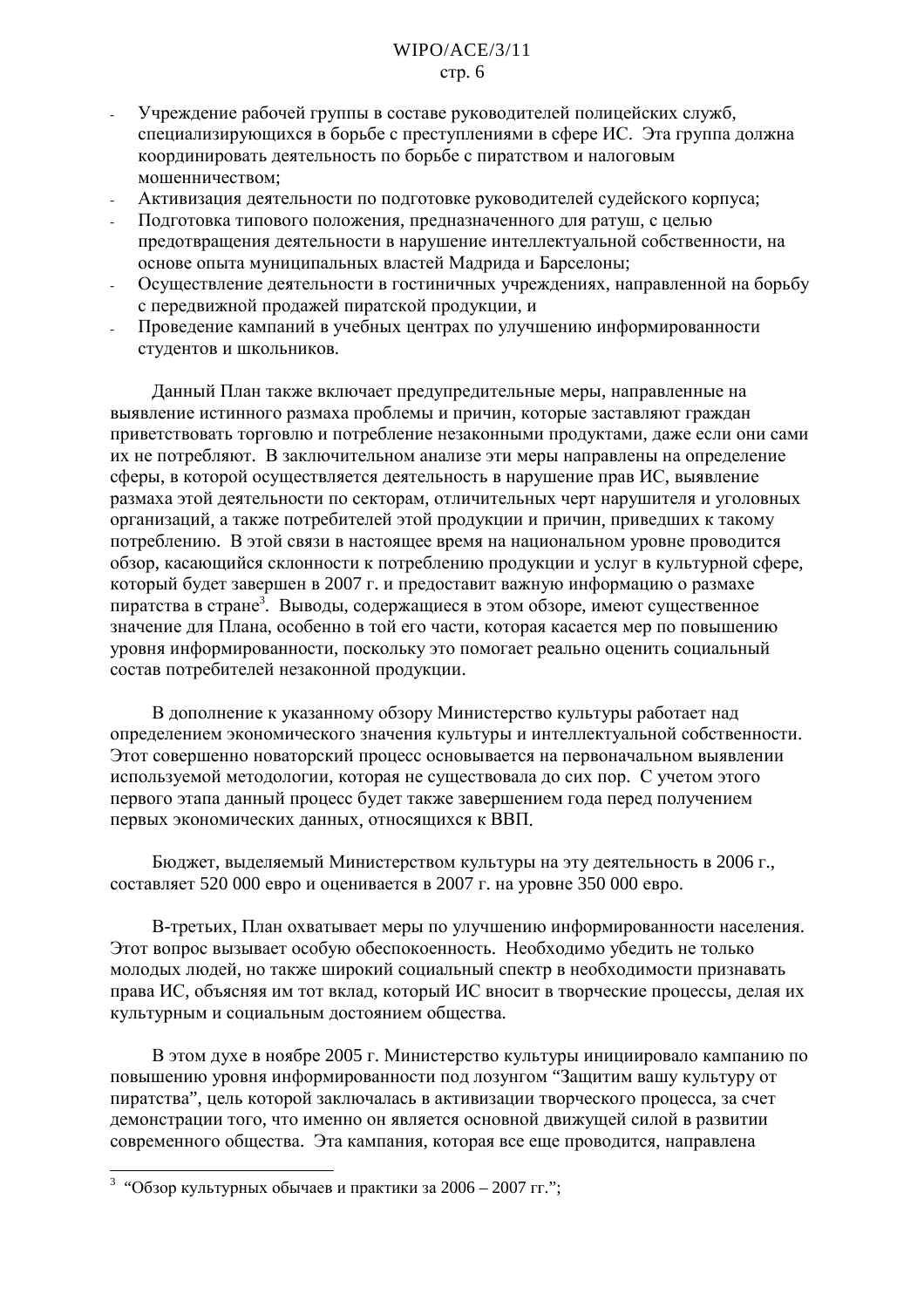прежде всего на наиболее молодые слои населения и освещается по телевилению. в кинотеатрах, на радио, на страницах печати и в сети Интернет<sup>4</sup>. Кампания оценивается в 1 290 000 евро, включая затраты на разработку и производство коммерческой и иллюстративной продукции, которая расходится большими тиражами в СМИ.

То, что в начале было информационной кампаний, превратилось в разновидность стратегии с участием многих социальных слоев в сфере культуры и промышленности. И сегодня, через шесть месяцев после начала кампании, Министерство культуры продолжает распространять рекламно-пропагандистские материалы среди всех заинтересованных групп, которые желают помещать эти материалы в своих изданиях и передавать различные сообщения, повышая тем самым эффективность и влияние этой кампании.

В 2006 г. запланировано проведение еще одной кампании по распространению знаний, бюджет которой превысит 2,5 млн. евро. По аналогии с предыдущей кампанией в этом случае предпринимается попытка распространить более выразительные и «острые» материалы, в которых подчеркивается, что незаконное использование охраняемых произведений и услуг представляет собой антисоциальное явление, которое должно отвергаться гражданами. Поэтому поведение тех лиц, которые не признают охраняемые произведения, создаваемые трудом всех культурных слоев общества – авторов и предприятий в сфере культуры – должно восприниматься как оскорбительное, показывающее отсутствие солидарности и антисоциальное. Кроме того, учитывая распространение незаконного «скачивания» информационного наполнения, информационные материалы следующей кампании будут также нацелены на изменение обшепринятого отношения граждан к тому, что информация, распространяемая по сети, должна быть доступной бесплатно.

В-четвертых, План включает нормотворчество. В нем раскрывается задача осуществления немедленного и обязывающего реформирования правил и инструкций в целях включения положений, содержащихся в Европейских директивах, таких как Директива по гармонизации некоторых аспектов авторского права и смежных прав в информационном обществе и Директива по вопросам обеспечения защиты прав интеллектуальной собственности. Включение положений первой из этих Директив позволяет адаптировать интеллектуальные права к цифровой среде и предоставляет правообладателям средства защиты их творений в сети. Вторая Директива подразумевает расширение арсенала средств правовой охраны, которые будут служить эффективной гарантией применения норм в сфере ИС. Включение положений обеих Директив в Испанский закон в настоящее время обсуждается в Парламенте, а его принятие запланировано на май/июнь 2006 г.

В-пятых, План предусматривает меры по обучению, которые разработаны главным образом по отношению ко всем лицам, обеспечивающим соблюдение этих прав, в частности, членов государственных, автономных или местных органов безопасности, а также судей и государственных обвинителей.

По телевидению передано 377 рекламных материалов; по радио - 83 рекламных объявления; в кинотеатрах показано 4 957 коммерческих фильмов; в специализированных журналах спортивные, кино- и музыкальные рубрики отводились под рекламные материалы и объявления; и, наконец, в Интернете опубликовано свыше 50 000 соответствующих статей.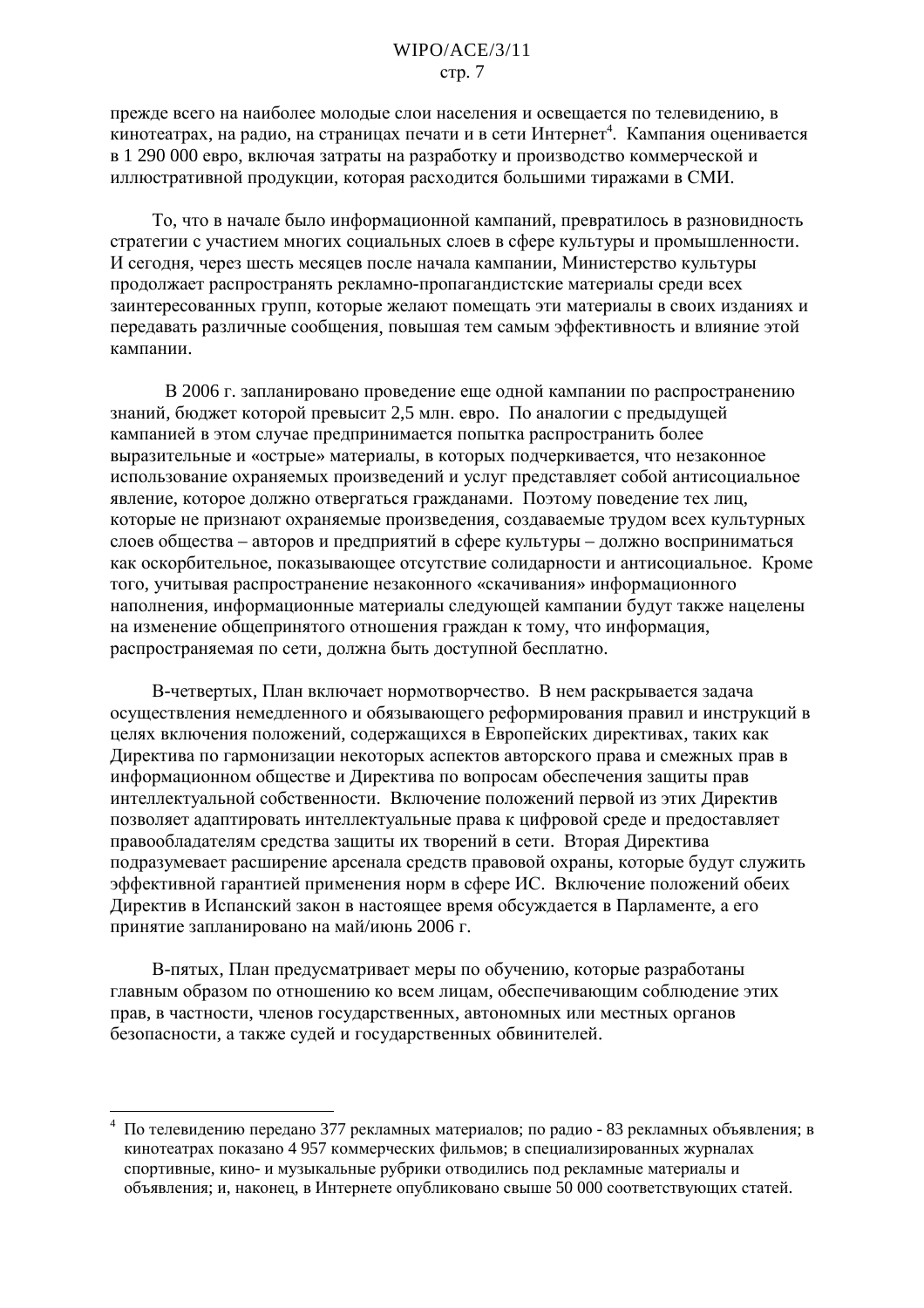Наконец, была учтена необходимость осуществления ряда действий, которые в силу актуальности проблем требовали немелленной реализации, и в числе этих мер наиболее важными явились:

Учреждение рабочей группы под эгидой Правительства, в целях обеспечения работоспособности механизмов саморегулирования между поставщиками услуг в Интернете и обладателями прав ИС. Многие противоправные действия не могут преследоваться в суде, если сами отрасли промышленности не располагают требуемыми технологиями, и поэтому желательно, чтобы поставщики услуг были в состоянии принять меры, необходимые для обнаружения и удаления незаконного информационного наполнения, в правовых рамках, которые позволяют им осуществить такое действие. Эта рабочая группа была учреждена 4 мая 2005 г., и в первый год своего существования она созывалась пять раз.

Инструктивные указания для Генерального прокурора. Вскоре ожидается утверждение циркуляра, предназначенного для государственных обвинителей по расследованию преступлений в сфере промышленной и интеллектуальной собственности, который будет служить документом, нормирующим критерии толкования и судебных исков при рассмотрении таких преступлений.

Заключение соглашения между Министерством культуры и Федерацией муниципальных округов и провинций (FEMP), являющейся организацией большинства, координирующей деятельность местных органов власти в части соблюдения прав  $MC^5$ . Это соглашение переросло в учреждение консультативно-информационной службы для всех ратуш в отношении соблюдения прав. Стоимость проекта 42 061 евро.

Кроме того, в отношении решений, принимаемых на местном уровне, следует отметить меры, недавно утвержденные ратушами двух наших крупных городов: Барселоны и Мадрида, которые направлены на решение проблемы передвижной продажи пиратских аудио- и видеозаписей.

Так, в Барселоне принято постановление, строго запрещающее покупку или приобретение незаконных материалов в публичных местах; при этом покупатель вынужден платить штраф. Несмотря на то, что мэрии трудно принять это решение, предложенная мера получила социальное одобрение, существенное для ее введения: поддержку политических партий, владельцев магазинов и различных социальных групп<sup>6</sup>.

В прошедшие рождественские праздники в Мадриде была опробована система, в рамках которой потребители принимали участие в открытых судебных заседаниях по вопросам уличной торговли пиратской продукцией. В настоящее время, если покупатель замечен в приобретении такой продукции, полиция просит его представить соответствующую идентификацию товара, и судебный орган может принудить его сделать исковое заявление в суде в отношении незаконного продавца.

 $\leq$ Подписано 14 октября 2005 г.;

<sup>&</sup>quot;Постановление о мерах по содействию и гарантии сосуществования граждан в публичных зонах Барселоны", утвержденное 23 декабря 2005 г. и опубликованное в Официальном провинциальном бюллетене № 20, Приложение I, 24 января 2006 г.;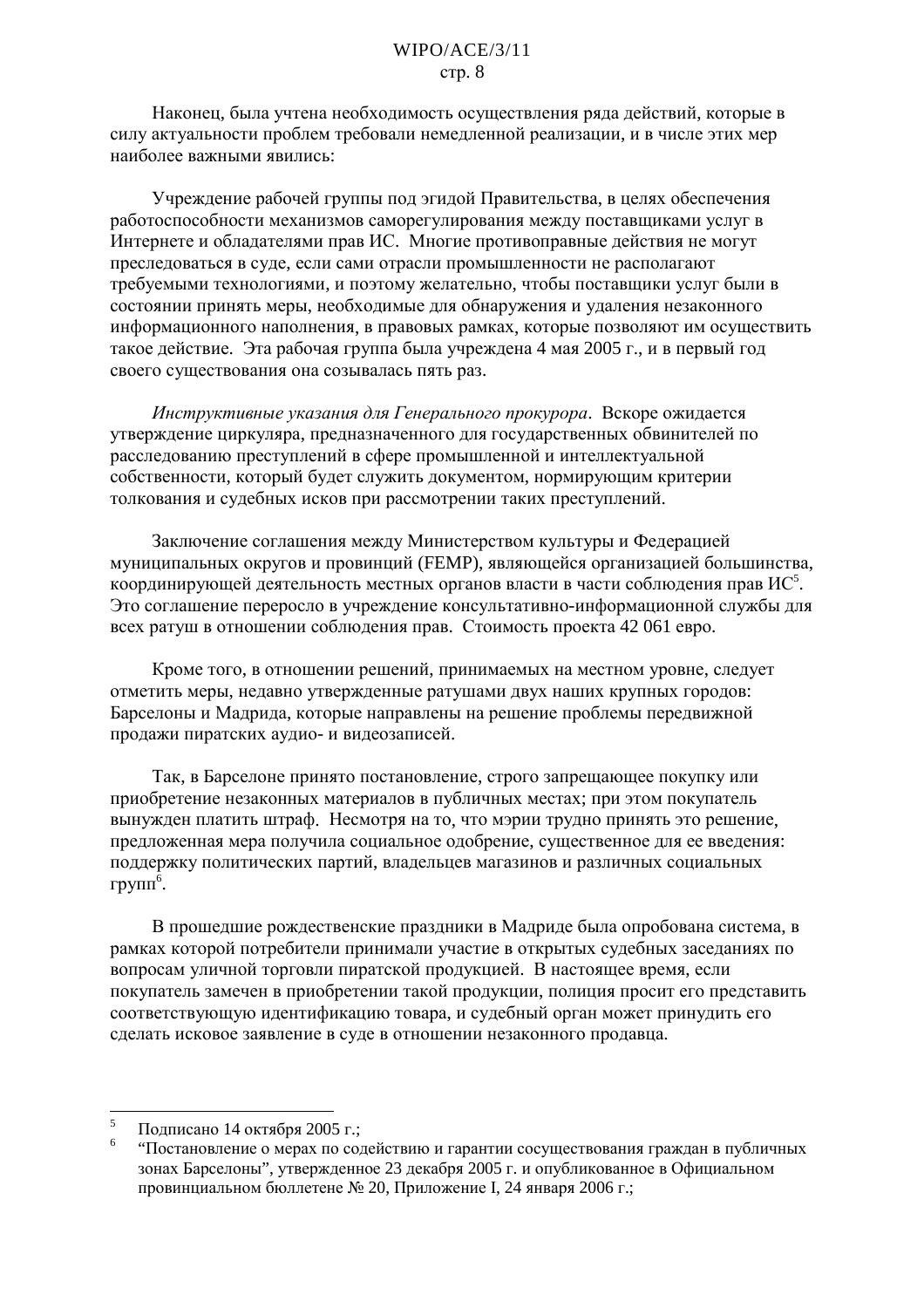### $W$ IPO/ACE/3/11 стр. 9

В заключение необходимо отметить, что этот План разработан в качестве эффективного средства, направленного на решение очень сложной проблемы, в которую вовлечены многие лица. Этот План не только является нечто таким, к чему следует стремиться, и в рамках чего создается общая структура действий и предлагаются конкретные меры, но также, и прежде всего, представляет собой отправную точку для принятия соответствующих решений. План нацелен на разработку руководящих принципов и, во время его реализации, на принятие мер, которые уже разрабатываются в соответствии с Планом.

Хотя проблема пиратства остается актуальной, можно сказать, что благодаря антипиратскому плану действий, описанных выше, Испания уже осуществляет конкретные действия и имеет твердую политическую волю работать в направлении искоренения явления «пиратства» и его многочисленных негативных послелствий лля социальной и культурной жизни страны. Его принятие и претворение в жизнь предполагают, в конечном счете, придание этой проблеме политического характера со всеми вытекающими отсюда конкретными действиями.

# БОРЬБА С ПИРАТСТВОМ В СФЕРЕ ПРОМЫШЛЕННОЙ СОБСТВЕННОСТИ

Как отмечается выше, все возрастающая специализация учреждений в борьбе с пиратством за счет создания двух Межведомственных комиссий, одна из которых занимается проблемами в области интеллектуальной собственности, а другая - в области промышленной собственности, представляет собой переломный момент в этой сфере. 13 октября 2005 г. была учреждена Межведомственная комиссия по разработке мер, направленных на противодействие нарушению прав промышленной собственности. Межведомственная комиссия в области промышленной собственности была официально учреждена в Мадриде 2 марта 2006 г. под председательством заместителя министра промышленности, туризма и торговли. Как правопреемник прежней Межведомственной комиссии по борьбе с нарушениями прав интеллектуальной и промышленной собственности, эта Комиссия должна стать специализированным форумом, в рамках которого осуществляется более компетентная деятельность, позволяющая предоставить соответствующую защиту этой специальной форме собственности. В состав Комиссии входят представители всех заинтересованных министерств и частных организаций, которые осуществляют деятельность в рамках кампании по противодействию незаконному использованию этих прав.

Деятельность этой Комиссии начинается не с нуля; она является продолжением деятельности прежней Межведомственной комиссии, учрежденной в 2000 г., которая проявляла особую активность в законодательной и статистической сферах. Основное различие между промышленной и интеллектуальной собственностью определяется теми различиями, которые явление пиратства привносит в обе сферы. Так, если вмешательство испанской полиции в 2004 г. в 92 % случаев касалось прав интеллектуальной собственности, то 8 % всех случаев конфискации, относящихся к правам промышленной собственности, составили 65 % от общей стоимости конфискованной продукции.

Представленные данные говорят о более высоком экономическом влиянии нарушения прав промышленной собственности, и недостаточная охрана этих прав имеет более серьезные последствия для национальной промышленности, занятости и торговли. В конечном итоге мы сталкиваемся с меняющимся явлением, принимающим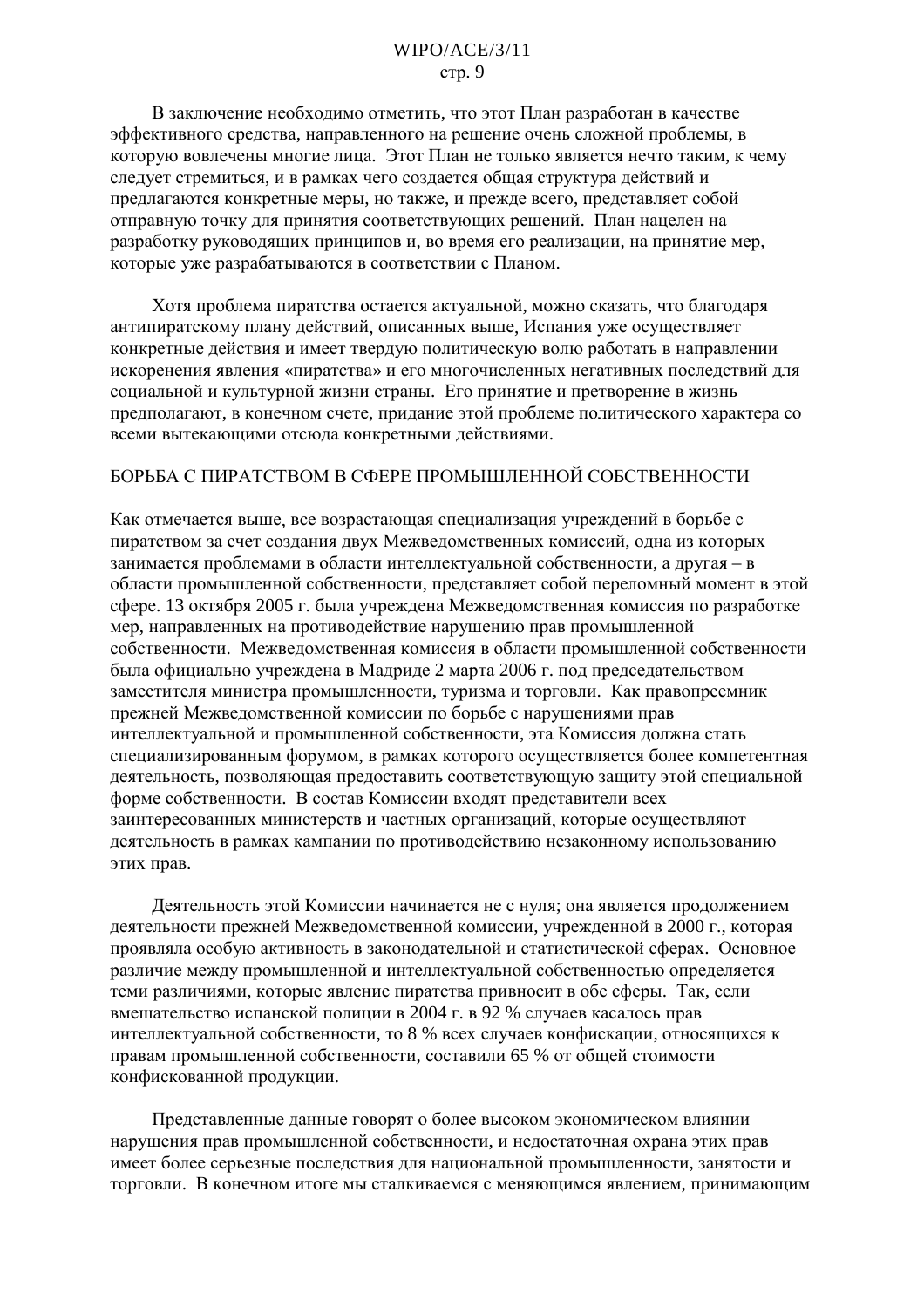новые формы, главным образом в результате применения новых технологий, и в этой связи особое значение приобретают постоянные инновации и алаптация к меняющимся условиям.

Поэтому задача Комиссии заключается не в подмене действий, предпринимаемых участниками, а в учреждении зримого и политически релевантного форума, который за счет объединения накопленного опыта, обмена информацией и предложениями осуществляет свою деятельность в рамках Постоянного комитета в четырех основных c<sub>o</sub>epax:

- сотрудничество между заинтересованными организациями и органами, с одной стороны, и частным сектором, с другой,

- меры, направленные на распространение знаний,
- меры в сфере нормотворчества и
- меры в сфере обучения и подготовки.

С учетом заметных результатов, достигнутых благодаря работе предыдущей Комиссии в законодательной сфере и статистическом изучении этого явления, данная Комиссия будет сосредоточивать внимание, главным образом, на решение задач в новых сферах, т.е. сфере повышения уровня информированности и обучения широкой публики, пытаясь, где возможно, применять действующее законодательство должным образом. В настоящее время осуществляются попытки донести до сведения широкой публики последние изменения, внесенные в правила и инструкции, чтобы новые правовые нормы применялись добросовестно и неукоснительно наиболее эффективным образом.

#### Недавние законодательные реформы

В отношении отраслевых законов в сфере промышленной собственности следует отметить нововведения, произошедшие за последние несколько лет. Так, особого внимания заслуживает Закон № 17/2001 от 7 декабря в отношении знаков и Закон № 20/2003 от 7 июля в отношении правовой охраны промышленных образцов. Оба закона направлены на совершенствование гражданской охраны этих объектов. Так, Закон о знаках укрепляет правовое положение владельца зарегистрированного знака, конкретнее, владельца зарегистрированного общеизвестного знака и мирового знака, устанавливая, среди прочего, принцип объективной ответственности со стороны нарушителя прав. В частности, можно отметить следующие меры правового характера, которые приводят к более совершенной охране отличительных обозначений.

1. В частности, произошло укрепление охраны общеизвестных и мировых обозначений: впервые в истории испанского законодательства появились понятия общеизвестного и мирового знака, а также общеизвестного и мирового фирменного наименования. Обоим типам знака предоставляется более широкая охрана, поскольку такая охрана выходит за пределы принципа специальности, и поэтому доступ к регистрации последующих заявок не допускается, даже если они предназначены для коммерческих сфер иных, чем те, в которых содержатся приоритетные регистрации. Все это имеет силу закона при условии, что между знаками установлена связь, либо есть опасность получения недобросовестных преимуществ, либо существует вред для различительной способности, общеизвестного характера или известности предшествующих обозначений.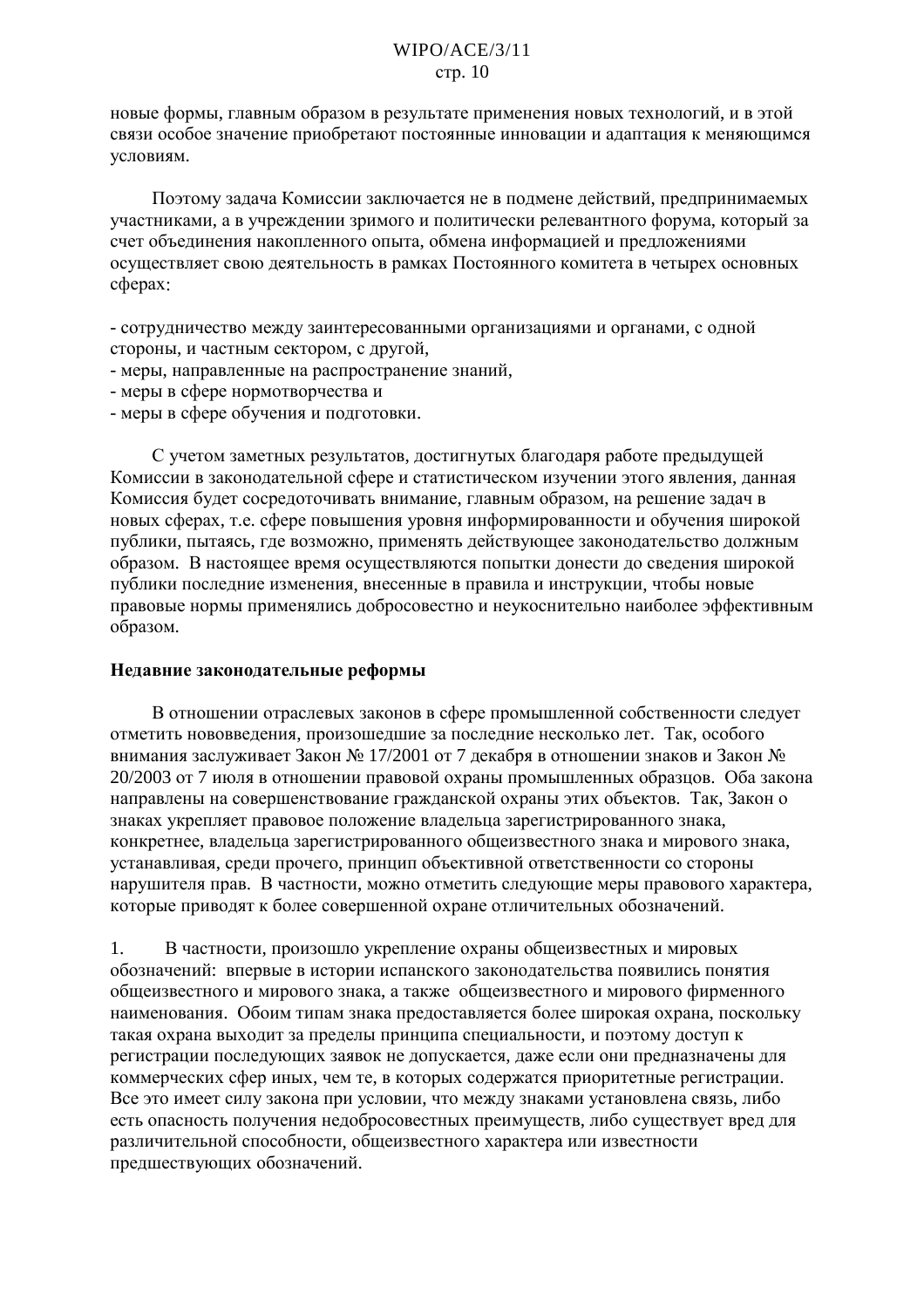$2.$ С другой стороны, в соответствии с европейскими тенденциями в этой области в Испании допускается формализация возражений в отношении владельца знака. общеизвестного в стране. Также допускается возможность возбуждения судебных дел против нарушителей прав, что способствует укреплению судебной защиты.

 $3.$ Признание трудностей в борьбе с явлением в так называемом Информационном обществе и с его более материальными проявлениями, т.е. Интернет, а также необходимость осуществления соответствующих действий по борьбе с пиратством в сети приводит к принятию, среди прочего, таких мер, как наложение запрета на третьих лиц в отношении использования зарегистрированного знака без разрешения его владельца, которое осуществляется по сетям телекоммуникационной связи и в виде доменного имени.

Иски в судебных делах о нарушении права на знак регламентируются подробным образом; кроме того, детализирована подача иска о возмещение вреда вследствие нарушения прав на различительные обозначения; таким образом, определены принципы объективной ответственности и четко установлены критерии исчисления размера возмещения вреда (включая понесенные убытки, утраченную прибыль и вред, нанесенный престижу знака); эти критерии включают общеизвестность, славу и престиж знака, а также число лицензий, выданных к моменту совершения нарушения. Кроме того, владелец знака, нарушение права на который заявлено в суде, в любом случае и в отсутствие необходимости представить любое доказательство, имеет право получить компенсацию за убытки в размере 1 % от оборота, полученного нарушителем в отношении товаров или услуг, незаконно содержащих искомый знак. Помимо этого владелец знака может требовать дополнительную компенсацию, если он докажет, что нарушение права на его знак принесло ему больший вред или убыток.

Совершенствование предупредительных мер. Дело в том, что возможность требовать от гражданских судов принятия мер, необходимых для избежания повторения нарушений, в частности, касающихся товаров, упаковки, обертки, рекламных материалов, этикеток или иной документации, в связи с чем нарушается право на знак, подлежит регламентированию. Основная новизна состоит в том, что регламентирование становится возможным в отношении позволительного уничтожения или передачи товаров в гуманитарных целях, за счет обвиняемого лица и на выбор обладателя нарушаемого права, причем эти товары, незаконно отождествленные со знаком, находятся во владении нарушителя, при единственном условии, что такое положение вообще можно вообразить.

В заключение следует отметить, что Закон о знаках распространяет территориальную ответственность на юрисдикционные органы, привнося новое понятие в то, которое ранее содержалось в Патентном законе. Так, по требованию ответчика, правомочным является суд первой инстанции города, в котором находится Высокий суд автономного сообщества, где произошло нарушение соответствующего права.

Кроме того, Закон о промышленных образцах устанавливает нормы, направленные на обеспечение эффективной охраны этого объекта промышленной собственности, включая признание (впервые в истории Испании) временной охраны,

 $\overline{7}$ Все мы знакомы с понятиями "кибер-оккупации" знаков, что приводит к миллионной компенсации.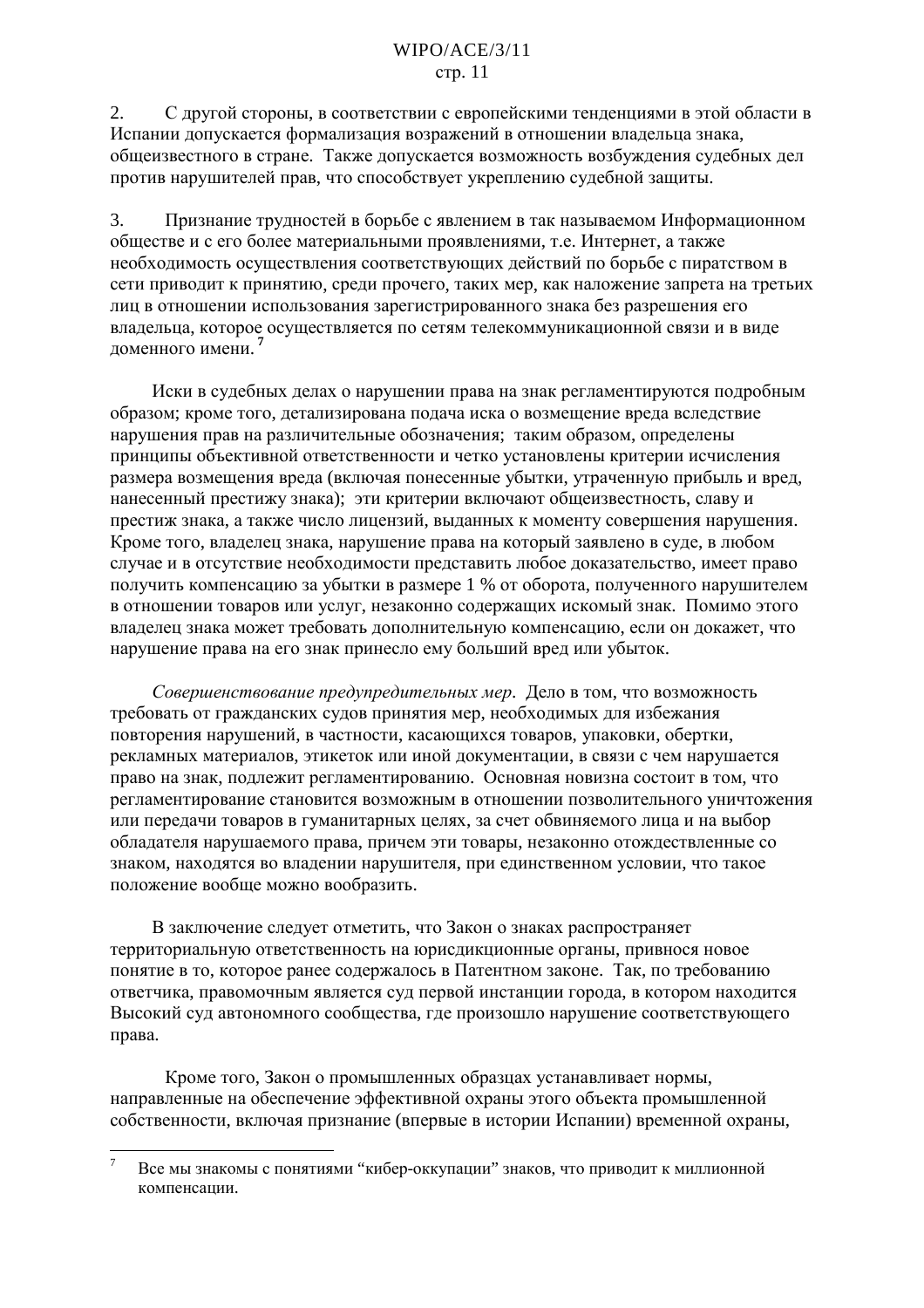имеющей действие с момента депонирования заявки, обеспечение возможности реализации промышленного образца на рынке и сохранения права собственности в течение 12 месяцев без необходимости его регистрации, а также совершенствование (в общих формах) тех мер, которые направлены на защиту соответствующих прав. В этом заключаются приоритетные сферы деятельности Межведомственной комиссии по разработке мер, направленных на противодействие нарушению прав промышленной собственности.

По мере обновления и совершенствования законодательной структуры возникает необходимость ввести новые сферы деятельности, такие как распространение знаний в отношении значения охраны этой формы собственности, обучение должностных лиц, занимающихся вопросами такой охраны, и оперативная координация деятельности обеих Комиссий.

Что касается ПОВЫШЕНИЯ УРОВНЯ ИНФОРМИРОВАННОСТИ в борьбе с этим видом незаконной деятельности, работа Комиссии будет в основном направлена на повышение уровня социальной информированности тех лиц, которые являются жертвами нарушения прав, т.е. покупателей контрафактных товаров. В этом смысле необходимо приложить больше усилий, чтобы проинформировать публику о вреде, который наносит контрафакция престижу владельцев прав промышленной собственности. С этой целью Испанское ведомство по патентам и товарным знакам (ИВПТЗ) подготавливает план действий по распространению знаний о промышленном пиратстве среди конечных потребителей пиратской продукции, служащих ратуш, а также сотрудников органов государственной безопасности. Основная цель кампании будет заключаться в повышении уровня информированности широкой публики об опасности пиратства в отношении трех фундаментальных аспектов: вред для потребителя, вред для компаний и вред для национальной экономики. Кампания будет проводиться при помощи помещения коротких информационных сообщений в разделы рекламных объявлений в прессе, выпуска плакатов и т.д. На веб-сайте будут выставлены брошюры; откроются передвижные выставки. План по распространению знаний поможет обратить внимание общественности на ряд аспектов, которые имеют большое влияние, например, многочисленные случаи эксплуатации детского труда, деятельность мафии или торговля наркотиками, которые связаны с торговлей контрафактной продукцией; помимо влияния, которое это явление оказывает на граждан, оно имеет негативные последствия в отношении налоговой сферы и общего развития экономики.

В области ПОДГОТОВКИ служащих, занятых в сфере противодействия этому явлению. Генеральный совет судей, орган государственной власти в Испании по делам судей, с 1991 г. проводит курсы по обучению вопросам промышленной собственности. Кроме того, такие курсы регулярно проводятся в Центре исследований в области права, который занимается подготовкой государственных обвинителей, секретарей судов и т.п., как и учебные центры по подготовке сотрудников органов безопасности. Все эти курсы организуются в сотрудничестве с Ассоциацией по защите знаков и при поддержке ИВПТЗ, которое всегда принимает участие в этой сфере. Сегодняшняя цель заключается в более широком распространении таких курсов за счет, например, публикации информационных материалов, раскрывающих их деятельность, а также за счет использования новых технологий. Необхолимо, чтобы такие курсы служили средством повышения уровня информированности о том значении, которое имеет охрана этих прав.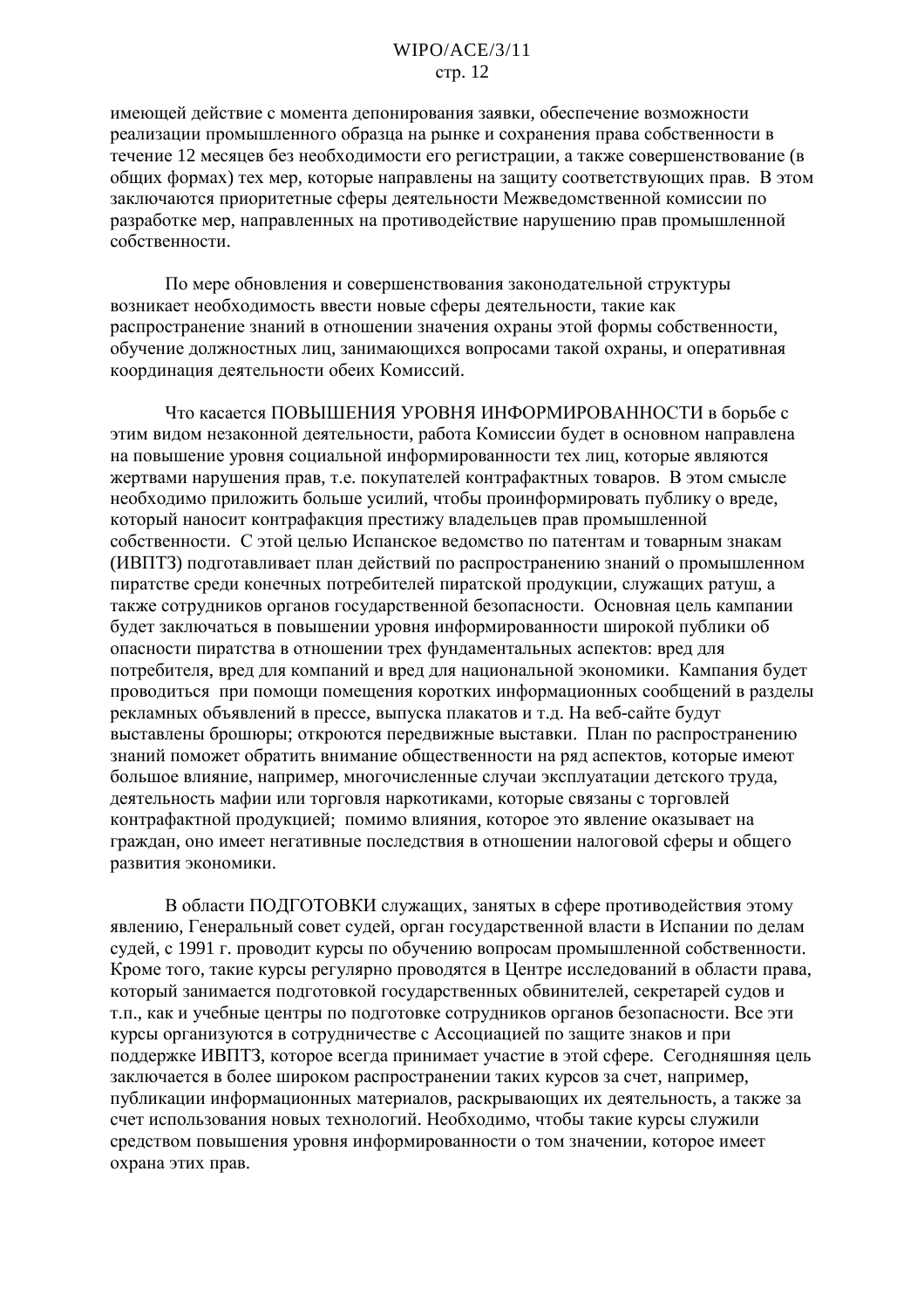### $W$ IPO/ACE/3/11 стр. 13

В заключение следует отметить необходимость КООРДИНАЦИИ деятельности лвух Межвеломственных комиссий. Учитывая схожие особенности этого явления. схожий характер лиц, совершающих этот вид преступления, а также параллели между предлагаемыми решениями, желательно обеспечивать должную координацию деятельности обеих Комиссий, что вполне осуществимо, принимая во внимание тот факт, что многие члены сотрудничают сразу в двух Комиссиях, а также сходство обоих видов прав.

### Недавние меры, осуществленные Испанским ведомством по патентам и товарным знакам (ИВПТЗ) в борьбе с пиратством

Прежде всего, следует отметить, что эффективная политика по борьбе с пиратством будет еще более продуктивной в случае совместных действий, осуществляемых всеми заинтересованными сторонами, представляющими государственный и частный сектор и понимающими серьезность данного явления. В этой связи ИВПТЗ поддерживает и поощряет участие всех этих сторон в работе вышеуказанных Комиссий.

За последние пять лет сотрудничество с полицией, национальной гвардией и таможенными властями активизировалось в огромной степени. Такая активизация характеризовалась в 2000 г. более чем 200 % увеличением числа совместных действий, что в шесть раз выше, чем в 1999 г. Аналогичные замечания можно сделать в отношении последних нескольких лет, хотя с момента вступления в силу Уголовного кодекса наблюдается спад в сотрудничестве с силами и органами государственной безопасности, и вопросы, касающиеся такового сотрудничества, были переданы на рассмотрение судов и уголовных судов, поскольку превращение преступления в правонарушение, подлежащее судебному преследованию *ex officio*, означает, что больше нет необходимости обращаться с жалобой в отношении этого вида преступления.

Кроме того, также за последние пять лет значительной модернизации подверглись средства компьютеризованной листанционной связи, обеспечивающей сотрудничество, о котором я упоминала выше. Следует особо отметить наличие адреса электронной почты на веб-странице ИВПТЗ, который позволяет органам и силам государственной безопасности, а также неограниченному кругу лиц обращаться с вопросами, касающимися борьбы с пиратством.

В настоящее время подготавливаются информационные циркуляры, которые распространяются в оперативных органах полиции и национальной гвардии, с демонстрацией их содержания "on site" перед представителями указанных сил и органов государственной безопасности, с целью объяснения вида информации, которую может предоставить ИВПТЗ, способов ее предоставления, а также формы, в которой ее необходимо запрашивать с тем, чтобы ускорить, насколько возможно, решение задач, связанных с такой информацией.

Кроме того, ИВПТЗ осуществляет деятельность в сфере институционального сотрудничества с Администрацией юстиции через посредство ее Сектора по связям с судами Департамента координации правовых вопросов и международных отношений, который отвечает за предоставление всей помощи, в которой нуждаются различные суды и трибуналы, а также за исполнение юридических мандатов, вверенных ему судами и трибуналами.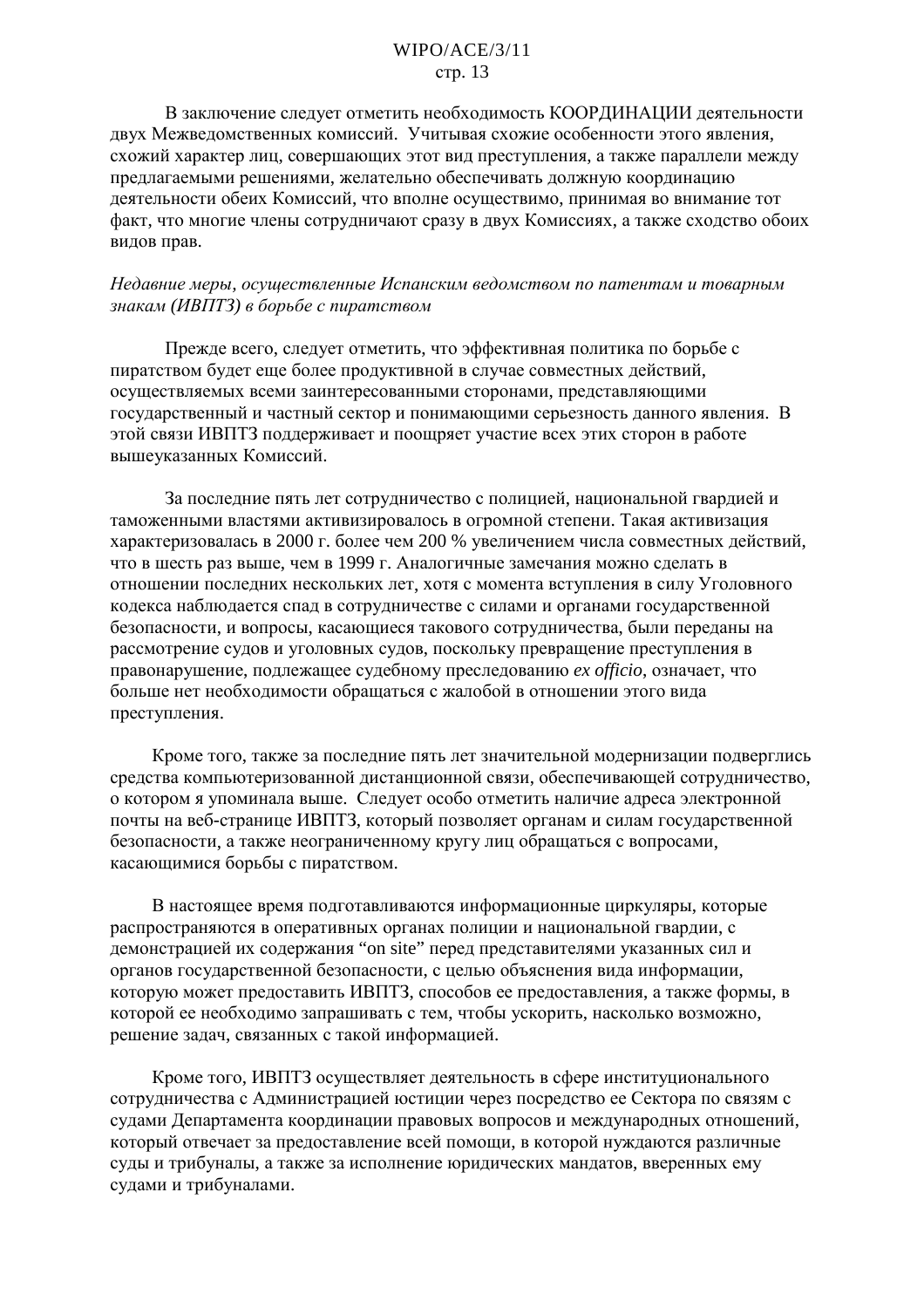В завершении обсуждения самых последних мер, принятых ИВПТЗ в его деятельности по борьбе с пиратством, необходимо отметить наличие на веб-странице ИВПТЗ раздела, озаглавленного "незаконное использование прав промышленной собственности (пиратство)", который предназначен для предоставления лицам, имеющим доступ к этому разделу, информации, относящейся к значению и серьезным последствиям осуществления незаконной деятельности, общеизвестной как пиратство, а также значения повышения уровня информированности заинтересованных сторон о значении борьбы с пиратством. В этом разделе ИВПТЗ предоставляет информацию о средствах недопущения этого вида незаконной деятельности, о соответствующих нормах, применяемых на уровне страны, Сообщества и в международном масштабе против осуществления деятельности, нарушающей права промышленной и интеллектуальной собственности.

Данный раздел также содержит часть, посвященную конкретно публикации статистически данных о политическом вмешательстве в эти сферы промышленной и интеллектуальной собственности. Кроме того, есть раздел новостей и адресов, гиперссылок и т.д. Создан адрес электронной почты (piratería@OEPM.es) с целью пояснения вопросов, возникающих в этой области. Эта инициатива вызвала огромный интерес общественности, о чем свидетельствует значительное число консультаций, предоставленных за время существования этого электронного адреса.

В заключение необходимо отметить деятельность Ведомства и его роль в качестве Секретариата и Председательствующего в Рабочей группе Комиссии, которые направлены на недопущение действий, нарушающих права промышленной собственности.

[Приложение следует]